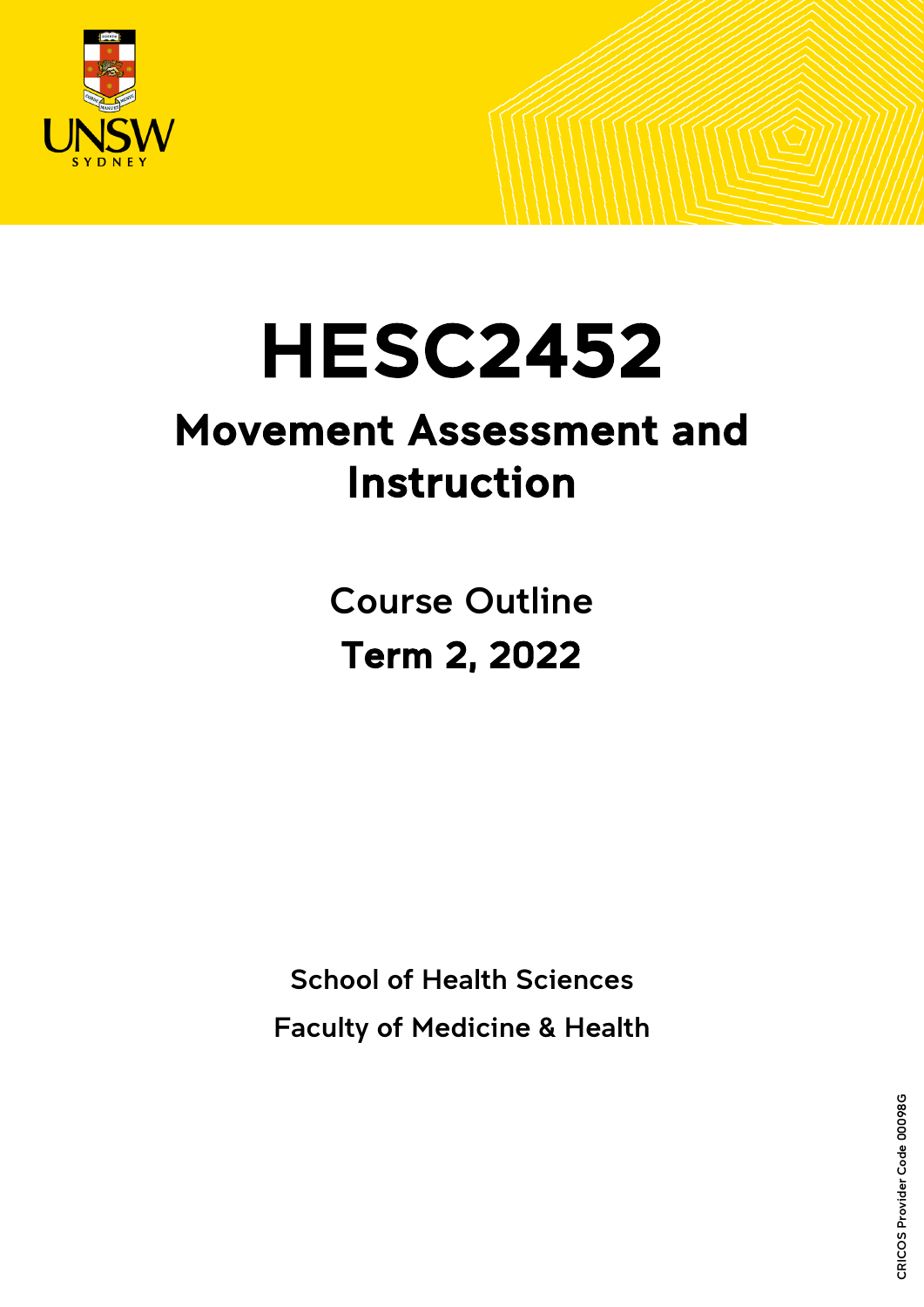# Table of Contents

| 1. Staff                                                                      | 3  |
|-------------------------------------------------------------------------------|----|
| 2. Course information                                                         | 3  |
| 2.1 Course summary                                                            | 3  |
| 2.2 Course aims                                                               | 3  |
| 2.3 Course learning outcomes (CLO)                                            | 4  |
| 2.4 Relationship between course and program learning outcomes and assessments | 4  |
| 3. Strategies and approaches to learning                                      | 5  |
| 3.1 Learning and teaching activities                                          | 5  |
| 3.2 Expectations of students                                                  | 6  |
| 4. Course schedule and structure                                              | 7  |
| 5. Assessment                                                                 | 9  |
| 5.1 Assessment tasks                                                          | 9  |
| 5.2 Assessment criteria and standards                                         | 9  |
| 5.3 Submission of assessment tasks                                            | 11 |
| 5.4. Feedback on assessment                                                   | 11 |
| 6. Academic integrity, referencing and plagiarism                             | 11 |
| 7. Readings and resources                                                     | 12 |
| 8. Administrative matters                                                     | 13 |
| 9. Additional support for students                                            | 13 |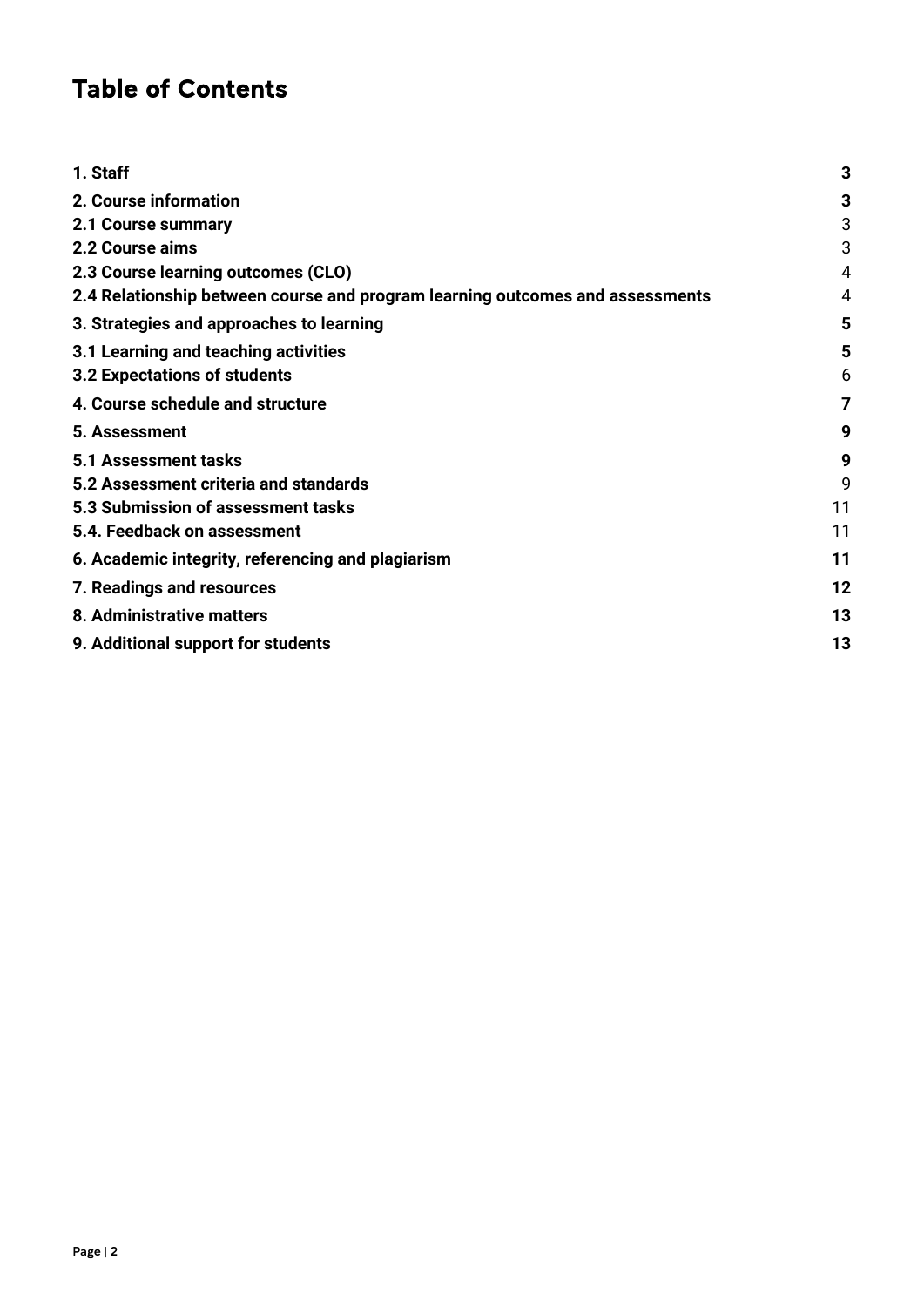# <span id="page-2-0"></span>1. Staff

| <b>Position</b>                | <b>Name</b>                 | <b>Email</b>                                           | <b>Consultation times and</b><br><b>locations</b> |
|--------------------------------|-----------------------------|--------------------------------------------------------|---------------------------------------------------|
| Course Convenor   Imtiaz Desai | <b>Kirsty McDonald</b>      | i.desai@unsw.edu.au<br>kirsty.mcdonald@unsw.edu.au     | By appointment                                    |
| Lecturer                       |                             | Credit: Rachel Ward   Unavailable (long service leave) |                                                   |
| <b>Tutors</b>                  | Michael Wewege<br>Key Nahan |                                                        |                                                   |

# <span id="page-2-1"></span>2. Course information

Units of credit: 6

Pre-requisite(s): ANAT2451 (or both ANAT3131 and ANAT3141) and HESC2451 (or BIOM2451/SESC2451)

Teaching times and locations: see timetable [Timetable HESC2452.unsw.edu.au](http://timetable.unsw.edu.au/2022/HESC2452.html)

# <span id="page-2-2"></span>2.1 Course summary

This course will equip you with knowledge and skills for assessing and instructing clients and patients in exercises and other movements. You will integrate concepts from biomechanics, functional anatomy, motor learning and skill acquisition in the analysis of exercises, work tasks and activities of daily living. You will apply your theoretical understanding of biomechanics and functional anatomy in practical analysis of movement, using both quantitative and qualitative approaches. The course will also cover aspects of exercise instruction and approaches to movement education. You will develop practical skills in teaching new or modified exercises, work tasks or activities of daily living, giving consideration to pedagogical theory in relation to instructing clients and patients regarding movement and exercise.

# <span id="page-2-3"></span>2.2 Course aims

This course aims to:

- 1. Develop students' skills in integrating and applying concepts from biomechanics and functional anatomy.
- 2. Extend students' understanding of motor learning and instructional approaches for training people in movement tasks.
- 3. Develop students' skills in quantitative motion analysis techniques.
- 4. Introduce students more generally to educational theory and practice to support their professional development in being able to themselves train student clinicians in their future professional work.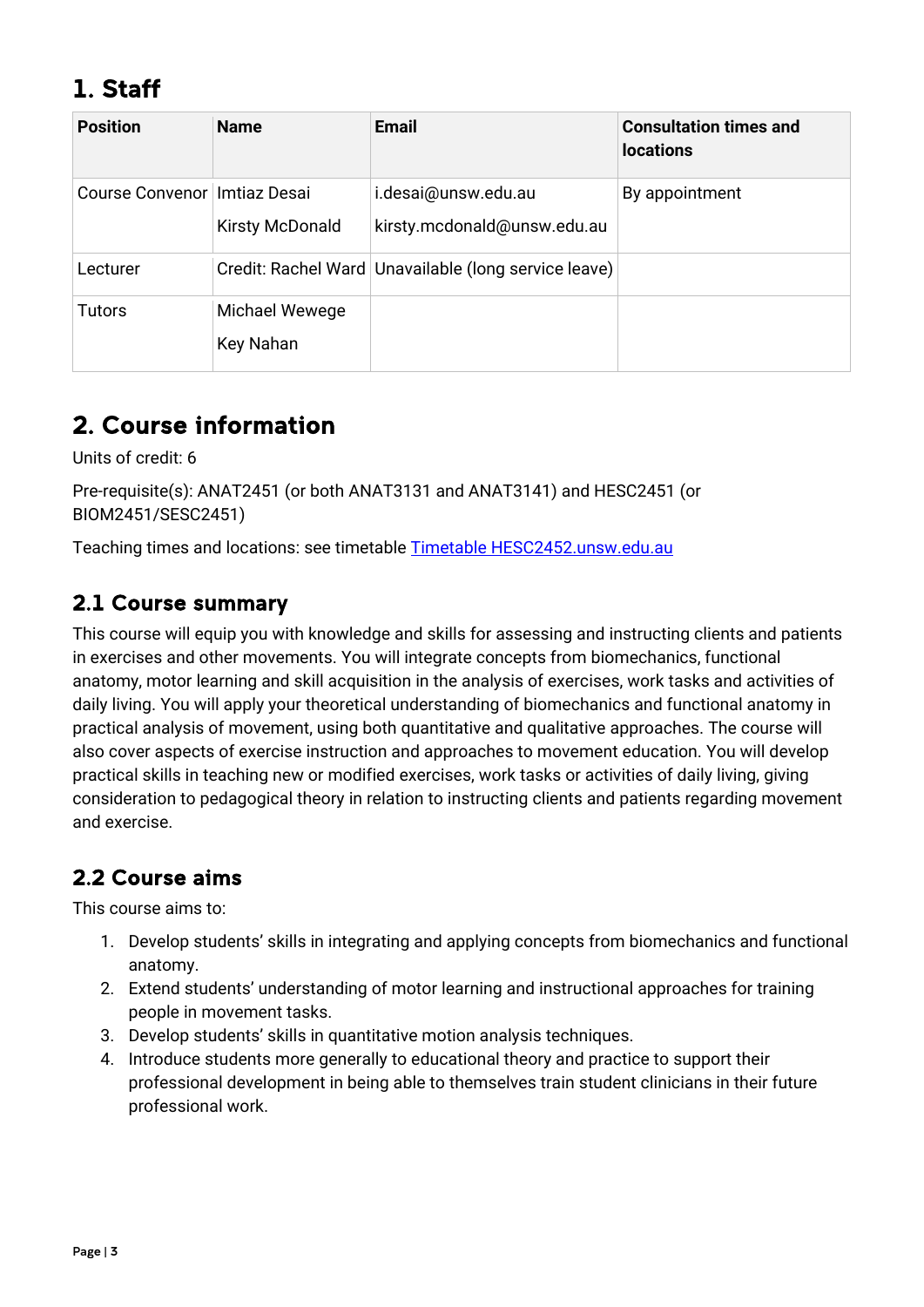# <span id="page-3-0"></span>2.3 Course learning outcomes (CLO)

At the successful completion of this course you (the student) should be able to:

- 1. Describe and demonstrate the appropriateness and effectiveness of a variety of teaching and feedback strategies for movement instruction and exercise delivery.
- 2. Demonstrate an understanding of the implications of individual differences on motor learning and skill acquisition.
- 3. Effectively communicate information to clients and patients in training and rehabilitation programs.
- 4. Demonstrate theoretical understanding and practical skills regarding the collection, graphical presentation and interpretation of quantitative motion analysis data.
- 5. Identify the biomechanical loads experienced by specific anatomical structures during different postures and movements and recognise when this poses a risk of injury.

# <span id="page-3-1"></span>2.4 Relationship between course and program learning outcomes and assessments

| <b>Course</b><br><b>Learning</b><br><b>Outcome</b><br>(CLO) | <b>LO Statement</b>                                                                                                                                                                | <b>Related Tasks &amp; Assessment</b>                                                         |
|-------------------------------------------------------------|------------------------------------------------------------------------------------------------------------------------------------------------------------------------------------|-----------------------------------------------------------------------------------------------|
| CLO <sub>1</sub>                                            | Describe and demonstrate the<br>appropriateness and effectiveness of a<br>variety of teaching and feedback<br>strategies for movement instruction<br>and exercise delivery.        | Movement Instruction Skills Assessment<br>End of semester exam                                |
| CLO <sub>2</sub>                                            | Demonstrate an understanding of the<br>implications of individual differences on<br>motor learning and skill acquisition.                                                          | <b>Movement Instruction Skills Assessment</b><br>End of semester exam                         |
| CLO <sub>3</sub>                                            | Effectively communicate information to<br>clients and patients in training and<br>rehabilitation programs.                                                                         | Movement Instruction Skills Assessment                                                        |
| CLO <sub>4</sub>                                            | Demonstrate theoretical understanding<br>and practical skills regarding the<br>collection, graphical presentation and<br>interpretation of quantitative motion<br>analysis data.   | Laboratory submissions<br><b>Quantitative Motion Analysis Project</b><br>End of semester exam |
| CLO <sub>5</sub>                                            | Identify the biomechanical loads<br>experienced by specific anatomical<br>structures during different postures and<br>movements and recognise when this<br>poses a risk of injury. | Laboratory submissions<br>Quantitative Motion Analysis Project<br>End of semester exam        |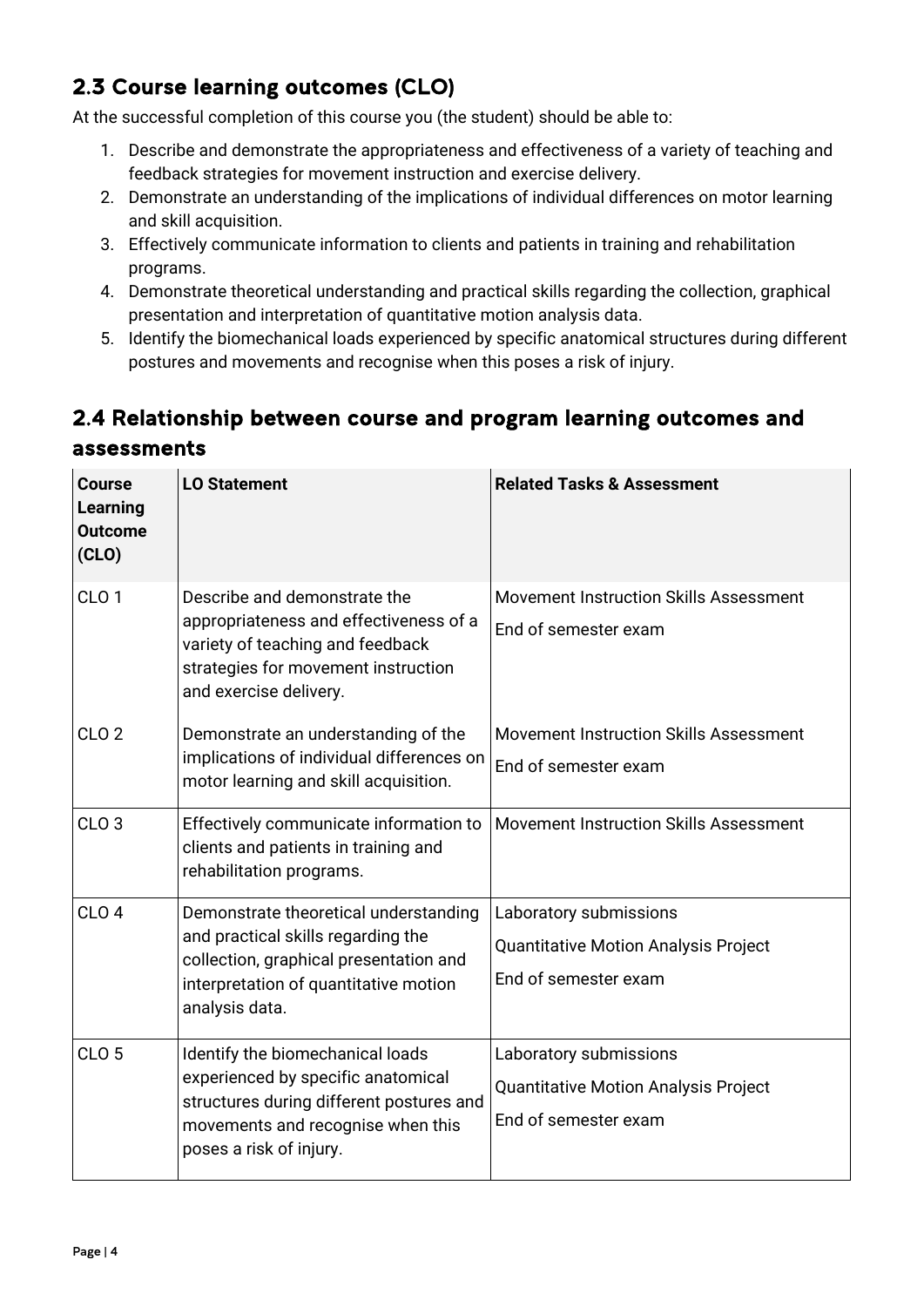# <span id="page-4-0"></span>3. Strategies and approaches to learning

# <span id="page-4-1"></span>3.1 Learning and teaching activities

This course includes a series of online lectures conveying the application of quantitative movement analysis of exercise, activities of daily living, and work tasks. The online lectures deliver the theoretical information on which the laboratory activities are based. The laboratory classes will focus on quantitative movement analysis techniques and qualitative movement assessment skills. These learning activities will progressively build on the biomechanical knowledge and skills you acquired through completion of Biomechanics (HESC2451). With your aim as practitioners (clinicians) being to assist people with movement enhancement, the course also includes a series of online lectures outlining the theories associated with motor learning and skill acquisition. This content will build on the elementary introduction to motor control and learning that was provided in Introduction to Exercise Science (HESC1501). The online lectures also provide the theoretical basis for the labs in which you will develop and practice your skills in movement instruction. Assessment strategies throughout the course require you to apply your skills in movement assessment and instruction to real-life examples.

Assessment and instruction of movement tasks related to exercise, workplace tasks, and activities of daily living is a fundamental clinical skill required within the Exercise Physiology profession. Graduating students must therefore be proficient in assessing and instructing exercises and other movements. This course integrates concepts from functional anatomy, biomechanics, motor control and learning, and applies them to the assessment and instruction of movement. Students will develop the necessary skills for quantitative and qualitative assessment of human movement, and for teaching patients and clients appropriate and safe techniques for performance of exercises, work tasks or activities of daily living.

The learning and teaching philosophy underpinning this course is centred on student learning and aims to create an environment which interests and challenges students. The teaching is designed to be engaging and relevant in order to prepare students for future careers.

**Online lectures** – This approach is used to present relatively large amounts of information to students throughout the course. Online lectures will be available on Moodle throughout the term, and .pdf copies of the lecture slides will also be available on Moodle. Students are expected to complete each online lecture before the related lab class. The lectures provide the theoretical information that underpins all face-to-face classes and assessment tasks.

**Laboratories** – Attendance at laboratory classes is mandatory due to accreditation requirements unless Special Consideration has approved your absence (see below). The laboratory component of the course serves two purposes. Firstly, to help you to develop technical skills that will be relevant in your professional career. It is essential that you obtain some hands-on experience with the major clinical and/or research techniques in movement assessment and instruction before you begin your clinical practicum. These skills will be rehearsed and developed further during subsequent courses in the program. The second purpose is to demonstrate and reinforce key theoretical concepts that have been covered in the lectures. The questions contained in the laboratory documents will guide your learning in this respect.

Before participating in any laboratory classes, students must declare read the course's Risk Assessment (on Moodle). In the interests of safety, special attention should be paid to any precautionary measures recommended in the laboratory document. If any accidents or incidents occur they should be reported immediately to the tutor in charge of the class who will record the incident and recommend what further action is required.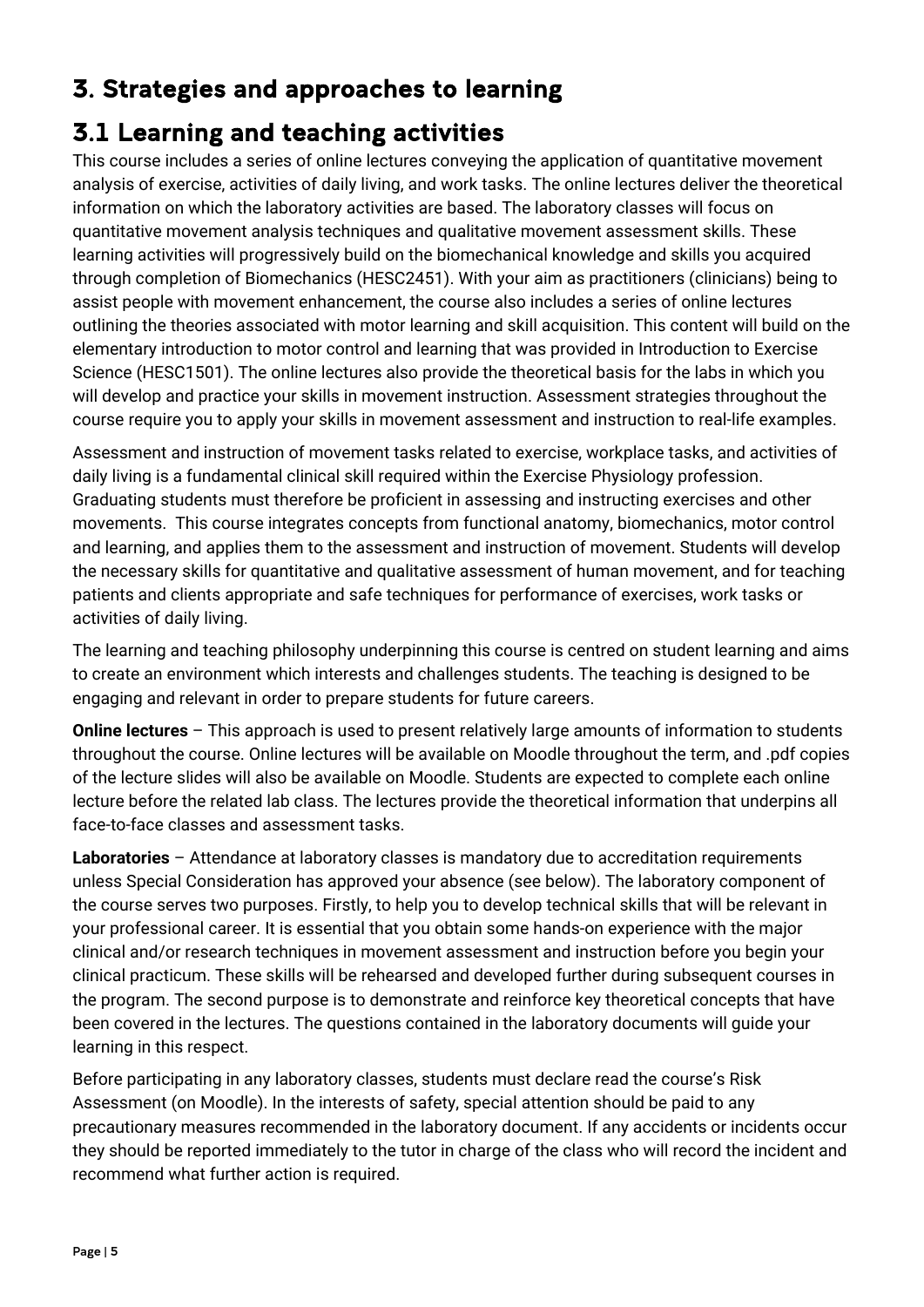**Tutorials** – These optional sessions allow students to interact with course staff. Students are encouraged to attend the Week 1 tutorial, which provides an overview of the course. Drop-in Q&A sessions will align with major assessment deadline weeks and are anticipated to last approximately 15 mins. In Weeks 2-5 and 7-10, students are encouraged to reach out to the convenors to book in a session (individual and group meetings are welcomed) for any additional support they may need related to assessments and/or course content.

**Independent study** – There is insufficient time in the laboratories for you to develop a deep understanding of the concepts covered in this course. In order for you to achieve the learning outcomes that will be assessed, you will need to revise the material presented in the course regularly. You will likely also need to do additional reading beyond the lecture materials in order to learn effectively.

**Assessments** – These tasks have been chosen as tools to enhance and guide your learning, and measure your progress, and are therefore a central teaching strategy in this course.

# <span id="page-5-0"></span>3.2 Expectations of students

Students are reminded that UNSW recommends that a 6 units-of-credit course should involve about 150 hours of study and learning activities. The formal learning activities total approximately 50 hours throughout the term and students are expected (and strongly recommended) to do at least the same number of hours of additional study.

Attendance at laboratory classes is mandatory unless Special Consideration has approved your absence (see below). Failing to meet attendance requirements will mean the student's course progress cannot be considered complete, even if all assessment tasks are passed during the term.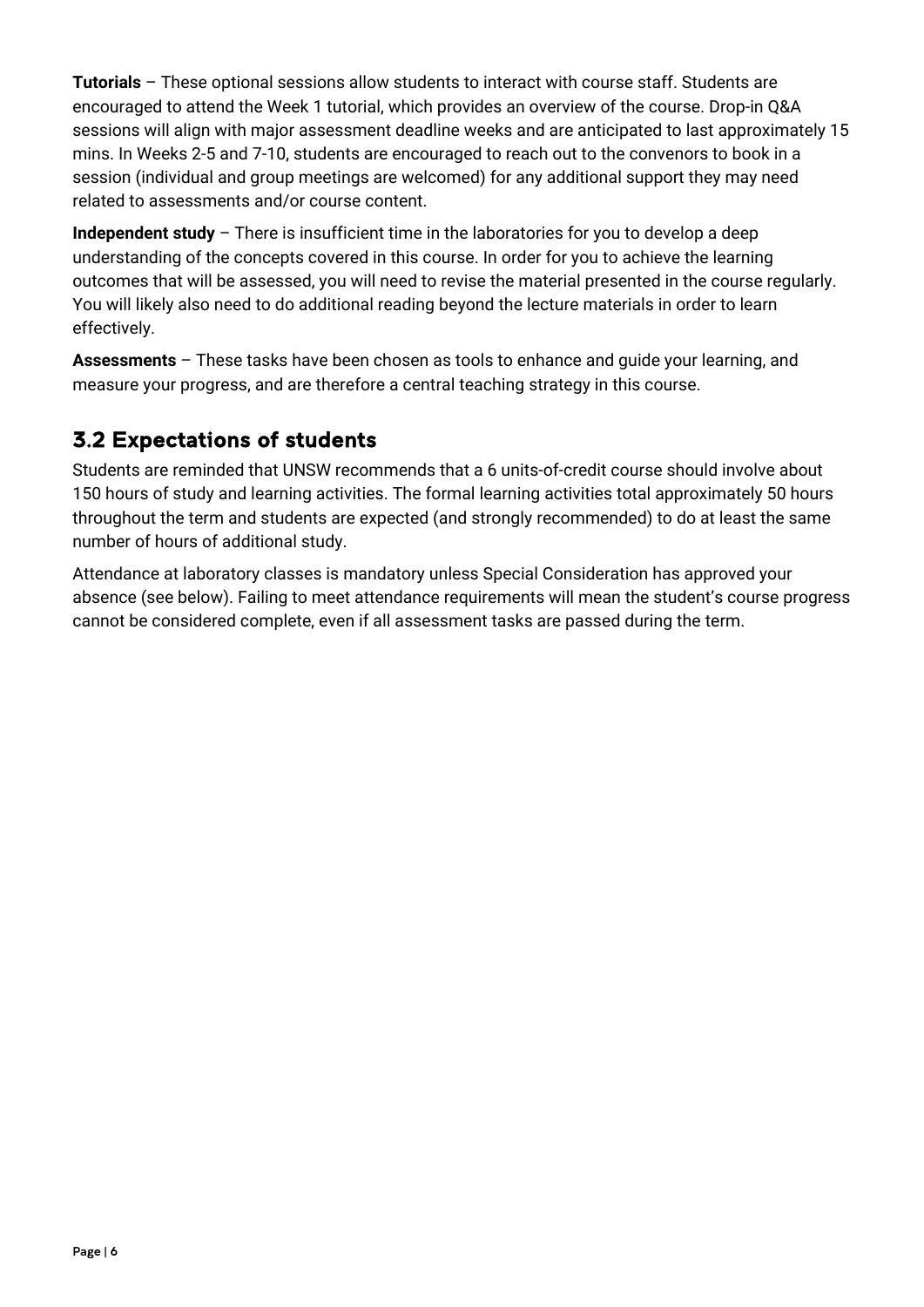# 4. Course schedule and structure

This course consists of 2 hours of class contact. You are expected to take an additional 5-6 hours of non-class contact hours to complete assessments, readings and exam preparation.

<span id="page-6-0"></span>

| <b>Week</b>       | Lecture                                                                                                                                                             | Laboratory<br>See timetable for location                       | <b>Assessments Due</b>                                                    | <b>Related</b><br><b>CLO</b> |
|-------------------|---------------------------------------------------------------------------------------------------------------------------------------------------------------------|----------------------------------------------------------------|---------------------------------------------------------------------------|------------------------------|
| Week 0            | L0: Assumed knowledge revision (optional)                                                                                                                           |                                                                |                                                                           |                              |
| Week 1            | L1: Qualitative analysis of human movement<br>L2: Technique and safety assessment of resistance training                                                            | Lab 1: Qualitative movement analysis                           |                                                                           | 1,3                          |
| Week 2            | L3: Measuring physical activity: Accelerometry<br>L4: Defining and measuring motor learning and performance                                                         | Lab 2: Collecting and analysing actigraphy<br>data             |                                                                           | 2.4                          |
| Week <sub>3</sub> | L5: Stages of motor learning, including kinematic and EMG descriptors<br>L6: Instruction, demonstration, and observation in motor learning                          | Lab 3: Instruction and demonstration in<br>motor learning      | #2 Laboratory Submission (5%)                                             | $2 - 4$                      |
| Week 4            | L7: Measuring joint movement: Two-dimensional (2D) motion analysis<br>L8: Measuring muscle activity: Electromyography                                               | Lab 4: Processing and analysing 2D<br>kinematic data           | #3 Laboratory Submission (5%)                                             | $4 - 5$                      |
| Week <sub>5</sub> | L9: Feedback in motor learning: Definitions and functions of feedback<br>L10: Feedback in motor learning: Effects of precision, timing and<br>frequency of feedback | Lab 5: Feedback in motor learning                              | #4 Laboratory Submission (5%)                                             | $2 - 4$                      |
| Week 6            |                                                                                                                                                                     | Flexibility week: no content                                   |                                                                           |                              |
| Week 7            | L11: Motor skill characteristics and constraints on motor performance<br>L12: Motivation and attention in motor learning                                            | Lab 6: Quantitative Motion Analysis<br>Project data collection | <b>Quantitative Motion Analysis Project</b><br>Proposal (10%)             | $4 - 5$                      |
| Week 8            | L13: Memory and perception in motor learning<br>L14: Practice and repetition in motor learning                                                                      | Lab 7: Quantitative Motion Analysis<br>Project data processing | Movement Instruction Skills Assessment Part A:<br>Video submission (7.5%) | $1-3$                        |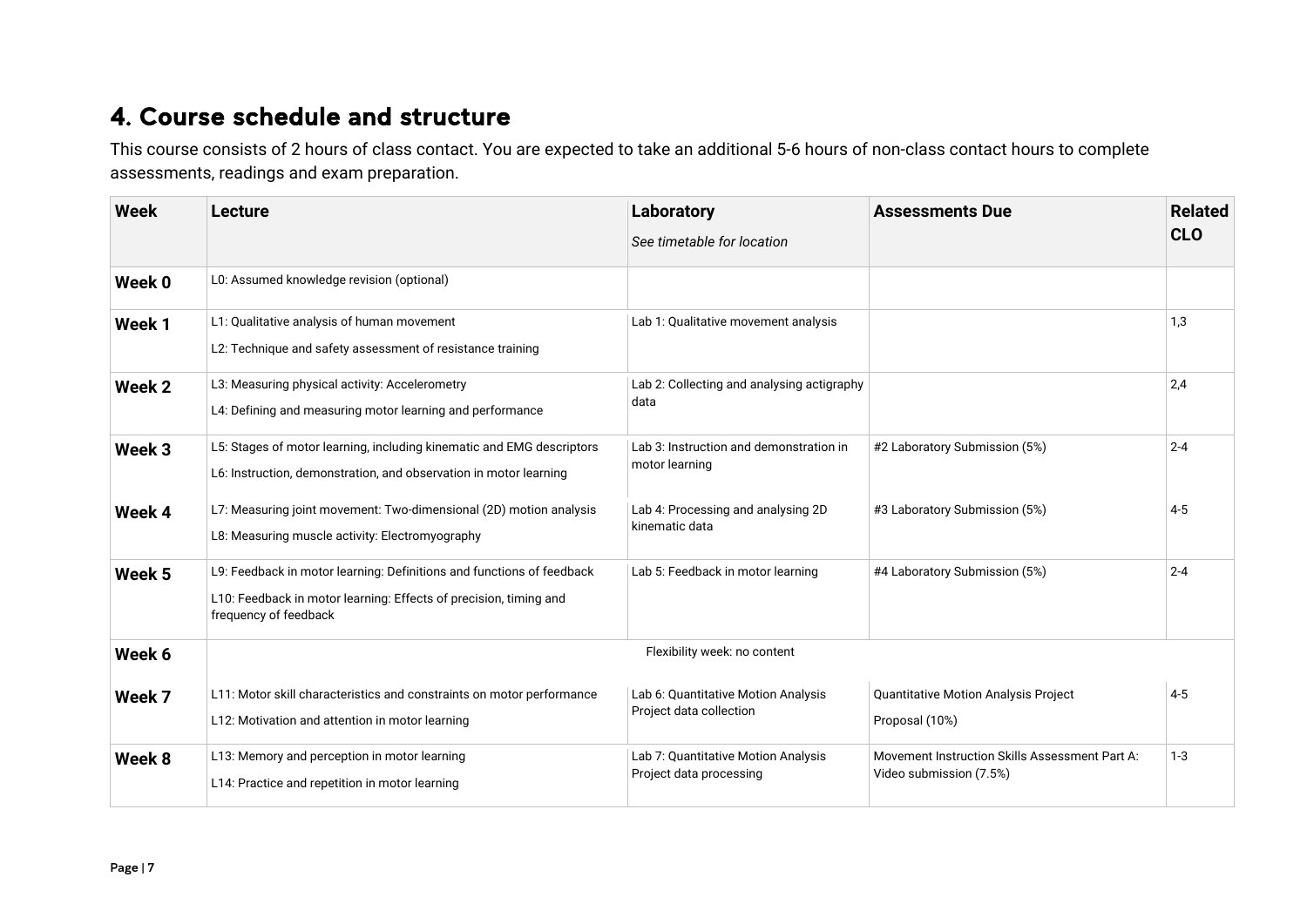| Week 9                | L15: Measuring joint movement: Three-dimensional (3D) motion analysis -<br>collecting data<br>L16: Measuring joint movement: Three-dimensional (3D) motion analysis -<br>analysing data | Lab 8: Analysing 3D motion analysis data                                | Movement Instruction Skills Assessment Part A:<br>Calibration phase (0%)                                                                            | 2,4     |
|-----------------------|-----------------------------------------------------------------------------------------------------------------------------------------------------------------------------------------|-------------------------------------------------------------------------|-----------------------------------------------------------------------------------------------------------------------------------------------------|---------|
| Week 10               | L17: Quantitative gait analysis<br>L18: Biomechanical perspectives on injury                                                                                                            | Lab 9: Movement instruction practice &<br>online gait analysis tutorial | Movement Instruction Skills Assessment Part A:<br>Peer assessment (7.5%)<br><b>Quantitative Motion Analysis Project Presentation</b><br>Video (15%) | $4 - 5$ |
| <b>Exam</b><br>period | L19: Course summary and review (optional)                                                                                                                                               |                                                                         | Movement Instruction Skills Assessment Part B:<br>Live Instruction Assessment (10%)<br>Final Examination (35%)                                      | $1 - 5$ |

Exam Period: 12 August – 25 August Supplementary Exam Period: 5 September – 9 September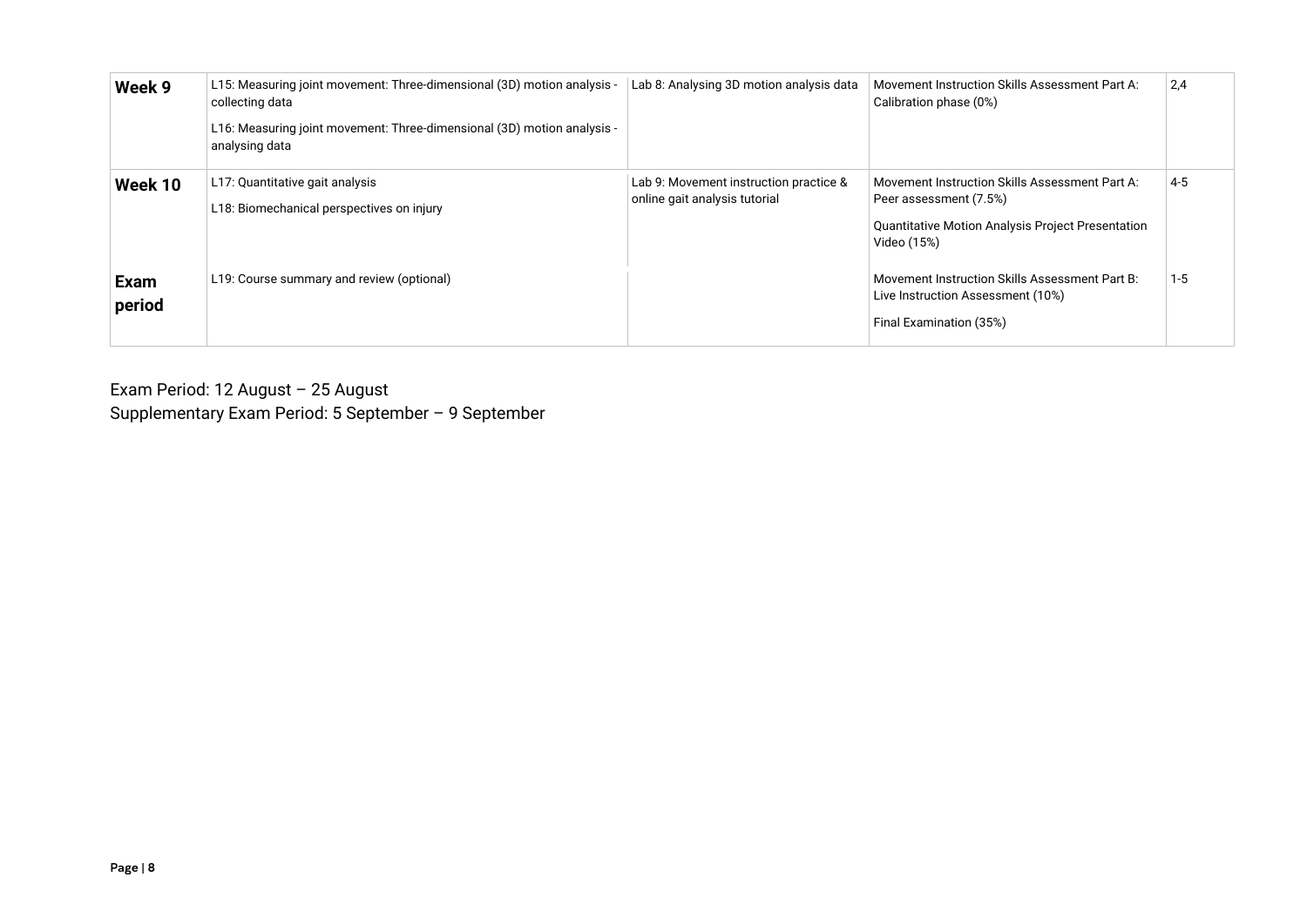# <span id="page-8-0"></span>5. Assessment

# <span id="page-8-1"></span>5.1 Assessment tasks

Assessment tasks are listed in the table below. Assessment of your learning in the course will be achieved through laboratory submissions and reports, practical skills assessments, and a final examination. The laboratory submissions and quantitative motion analysis project will assess your ability to accurately collect, process, and analyse quantitative data, and to communicate concisely. The movement instruction practical skills assessment requirements are similar to those encountered when dealing with a client or patient in a face-to-face setting, or when communicating with other health professionals or researchers. These assessments will assess your ability to effectively communicate with and instruct clients or patients in performing specific movements and exercises. These assessments will require you to draw on theories of motor learning and skill acquisition presented in the lectures and laboratory classes. The final examination will assess your understanding of the principles underlying quantitative and qualitative analysis of human movement, theories on motor learning and movement instruction, and how these can be related to work-place ergonomics, therapeutic exercise, and activities of daily living.

| <b>Assessment task</b>                                                                                                                                        | Weight                                   | Due date and time                                                                                                                                                                      |
|---------------------------------------------------------------------------------------------------------------------------------------------------------------|------------------------------------------|----------------------------------------------------------------------------------------------------------------------------------------------------------------------------------------|
| <b>Assessment 1:</b><br><b>Laboratory Submissions</b>                                                                                                         | 15% total<br>5% per week (Weeks 2, 3, 4) | Friday of Weeks 3, 4 and 5, 16:00                                                                                                                                                      |
| <b>Assessment 2:</b><br>Quantitative Motion Analysis Project<br>Part A: Proposal<br>Part B: Presentation                                                      | 25% total<br>Part A: 10%<br>Part B: 15%  | Part A: Thursday of Week 7, 16:00<br>Part B: Thursday of Week 10,<br>16:00                                                                                                             |
| <b>Assessment 3:</b><br>Movement Instruction Skills Assessment<br>Part A: Movement Instruction Video & Peer Assessment<br>Part B: Live Instruction Assessment | 25%<br>Part A: 15%<br>Part B: 10%        | Part A:<br>Video submission: Friday of Week<br>8,17:00<br>Calibration phase: Thursday of<br>Week 9, 17:00<br>Peer assessment: Monday of<br>Week 10, 17:00<br>Part B: See exam schedule |
| <b>Assessment 4:</b><br>End of semester exam                                                                                                                  | 35%                                      | 2 hours after the opening of the<br>exam                                                                                                                                               |

#### **Further information**

UNSW grading system:<https://student.unsw.edu.au/grades> UNSW assessment policy:<https://student.unsw.edu.au/assessment>

## <span id="page-8-2"></span>5.2 Assessment criteria and standards

Detailed guidelines for each assessment are available on Moodle.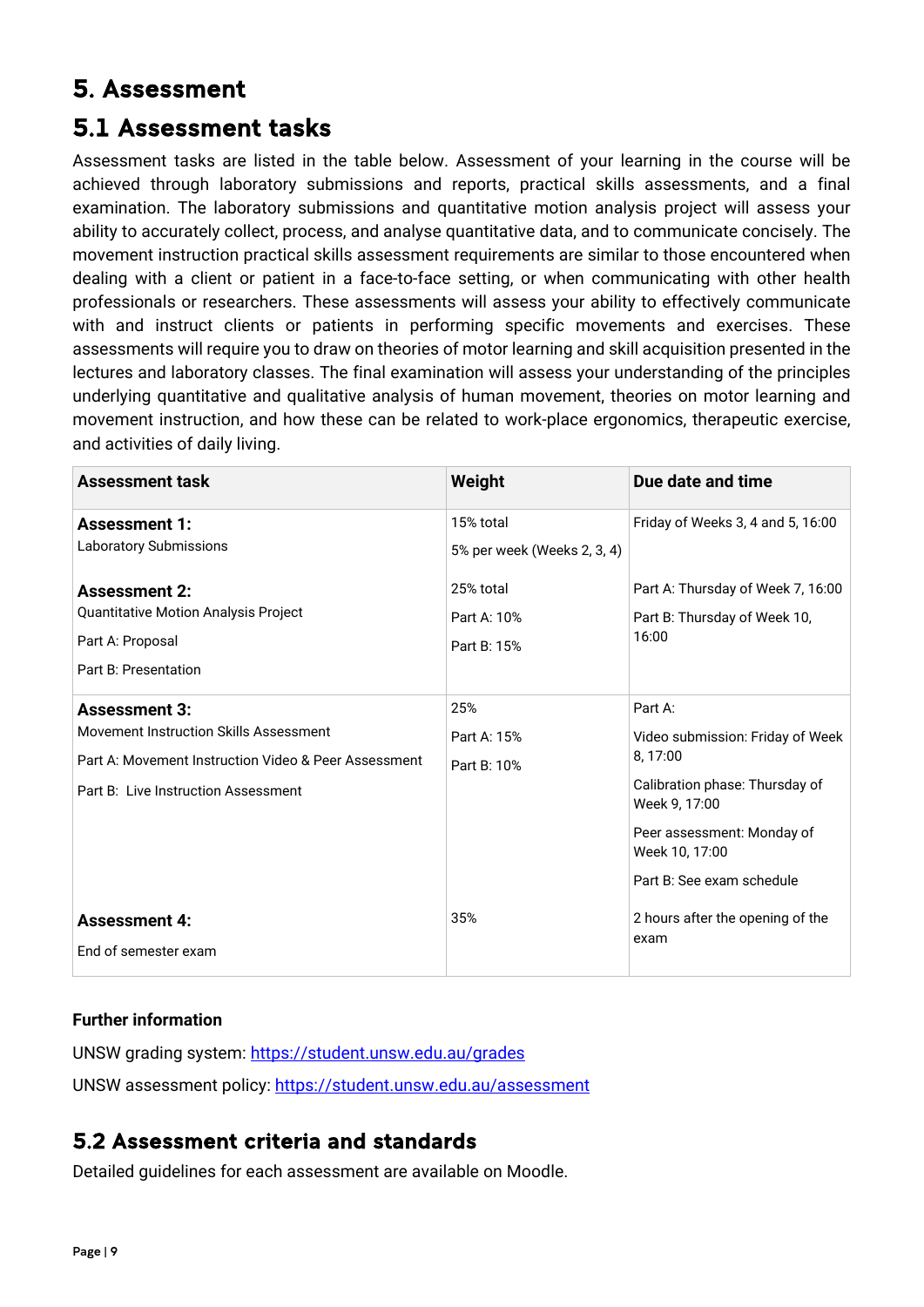**Laboratory Submissions -** This is an individual assessment. Laboratory work for Labs 2, 3, 4 will contribute to 15% of the course result, 5% per lab. Assessment items must be submitted by the due date stated on the individual document. Completed laboratory tasks relating to the following three lab sessions must be submitted:

- Laboratory 2: Collecting and Analysing Accelerometry Data (due Week 3)
- Laboratory 3: Instruction and Demonstration in Motor Learning (due Week 4)
- Laboratory 4: Processing and Analysing 2D Kinematic Data (due Week 5)

The formative feedback received for these tasks will assist with completion of the Quantitative Movement Analysis Project and Movement Instruction Skills Assessment.

**Quantitative Motion Analysis Project** - This is a group assessment task conducted in the form of a multi-stage movement analysis project. Students will use quantitative motion analysis to collect quantitative movement data. They will then process (calculate kinematic data using specialised motion analysis software), analyse and interpret the data to answer a specific research question. The project will be conducted in small groups, with each group working collaboratively to plan and conduct their quantitative motion analysis project. Students will be assessed on two separate components:

Part A) Proposal (10%): Each group will be required to submit a written project proposal including, i) summary of relevant background literature, ii) description of the aims and hypotheses of the proposed study, iii) description of data collection methodology iv) summary of variables that will be processed, analysed and interpreted. Project proposals may not exceed 750 words (including titles, in-text referencing, figure captions etc. and excluding bibliography and timeline).

Part B) Presentation (15%): Students will give a group oral presentation on their research project. This will include background, aims, methods, results and discussion (including limitations). Each group's presentation will be 12-15 minutes in duration. Presentations will be in the form of recorded narrated PowerPoint presentation. The video file will be submitted via Moodle.

**Movement Instruction Skills Assessment** - This is an individual assessment comprising of two parts.

This practical assessment task will assess students' ability to perform movement instruction and qualitative analysis of commonly used exercises by Exercise Physiologists. This assessment requires completion of two parts:

**Part A) Movement Instruction Video & Peer Assessment (15%):** Students will be required to submit a short video of themselves instructing one exercise to a friend/housemate/partner/family member etc. (7.5%). Students will then complete the calibration phase of the assessment, where they grade two example movement instruction videos. Following this, students will assess two peer video submissions (7.5%). Peer assessment will be randomly allocated and is compulsory in order to obtain a mark for Part A. Feedback provided from Part A should be used in preparation for Part B.

**Part B) Live Movement Instruction and Qualitative Analysis (10%):** Students are required to conduct a movement instruction session with a mock patient. Mock patients will be allocated by the course convenors. Students will be required to instruct two exercises in real-time in a face-to-face setting on campus.

Students will be assessed on their use of physical demonstration, verbal instruction, feedback delivery, and motivational strategies. The primary objective of this assessment task is to provide students the opportunity to perform movement instruction and qualitative analysis, two tasks critical to Exercise Physiology professional practice.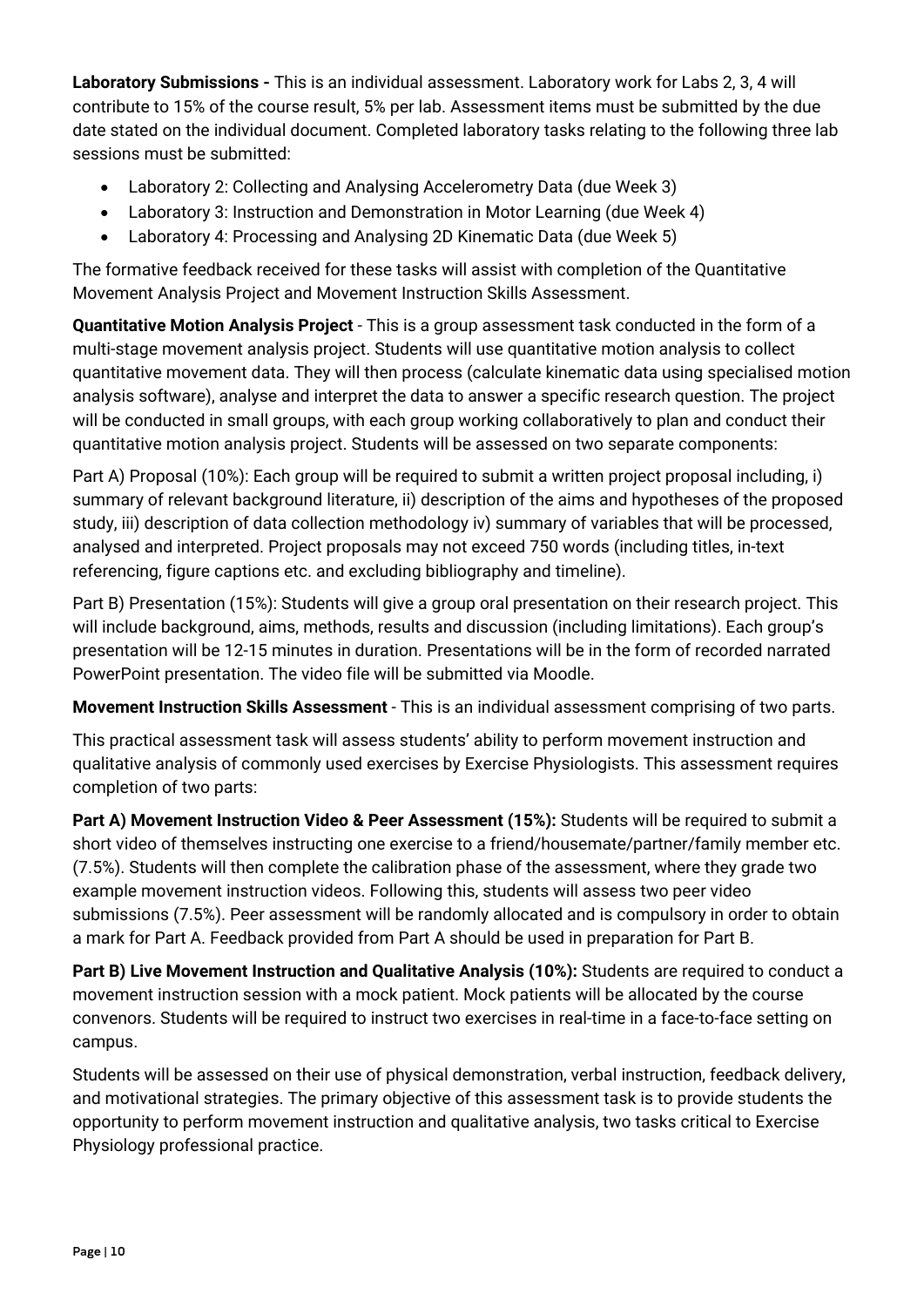**End of semester exam** - This is an individual assessment. It will be held during the Final Examination Period, and will cover ALL material presented in lectures, laboratories and assessment tasks from the whole term. The specific date, time and location of the Examination will be released by the UNSW Examinations Office.

# <span id="page-10-0"></span>5.3 Submission of assessment tasks

#### **Late Submission**

Late submissions will be penalized at 5% per day capped at five days (120 hours). Students will not be permitted to submit their assessments after this date.

#### **Special Consideration**

If you experience a short-term event beyond your control (exceptional circumstances) that impacts your performance in a particular assessment task, you can apply for Special Considerations.

You must apply for Special Consideration **before** the start of your exam or due date for your assessment, except where your circumstances of illness or misadventure stop you from doing so.

If your circumstances stop you from applying before your exam or assessment due date, you must **apply within 3 working days** of the assessment, or the period covered by your supporting documentation.

More information can be found on the **Special Consideration website**.

## <span id="page-10-1"></span>5.4. Feedback on assessment

Solutions for Quizzes will be provided, and students are encouraged to review their own work against the solution set. Feedback for Laboratory Submissions and Quantitative Motion Analysis Project Proposals and Presentations will occur via a marking rubric (except the Laboratory 3 Submission, whereby students will be provided a grade that represents the closeness between an expert's evaluation and a student's evaluation of the same movement instruction task). Should students want to individually (Laboratory Submissions) or collectively (Quantitative Motion Analysis Project) discuss their submission/s, they can also book an appointment to speak with course staff.

Feedback for the Movement Instruction Skills Assessment Part A will be delivered both as an automated Moodle output and by a peer. No feedback will be available for the Movement Instruction Skills Assessment Part B and the Final Exam, other than a final course grade.

# <span id="page-10-2"></span>6. Academic integrity, referencing and plagiarism

**Referencing** is a way of acknowledging the sources of information that you use to research your assignments. You need to provide a reference whenever you draw on someone else's words, ideas or research. Not referencing other people's work can constitute plagiarism.

Please use Vancouver or APA referencing style for this course.

Further information about referencing styles can be located at <https://student.unsw.edu.au/referencing>

*Academic integrity is fundamental to success at university. Academic integrity can be defined as a commitment to six fundamental values in academic pursuits: honesty, trust, fairness, respect,*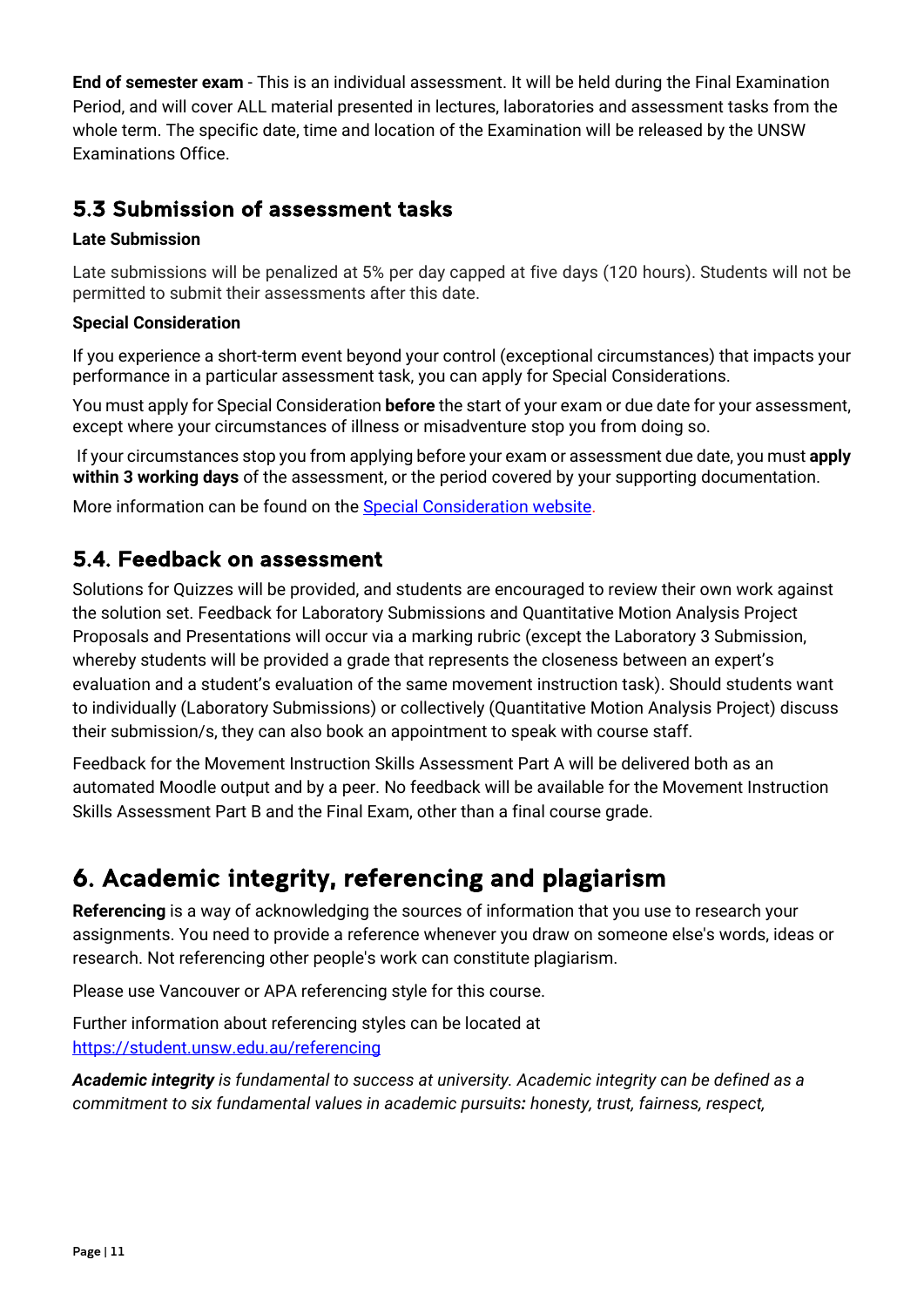*responsibility and courage.*[1](#page-11-1) *At UNSW, this means that your work must be your own, and others' ideas should be appropriately acknowledged. If you don't follow these rules, plagiarism may be detected in your work.* 

*Further information about academic integrity and plagiarism can be located at:*

- *The Current Students site* <https://student.unsw.edu.au/plagiarism>*, and*
- *The ELISE training site* <https://subjectguides.library.unsw.edu.au/elise>

*The Conduct and Integrity Unit provides further resources to assist you to understand your conduct obligations as a student:* <https://student.unsw.edu.au/conduct>*.*

# <span id="page-11-0"></span>7. Readings and resources

#### **Recommended Reference Books**

Edwards, W.H. (2011). Motor Learning and Control: From Theory to Practice, Wadsworth Cengage Learning

- ISBN: 978-0-495-01080-7
- UNSW Library call no. 152.334/37

Griffiths, I.W. (2006). Principles of Biomechanics and Motion Analysis, Lippincott, Williams & Wilkins

- ISBN: 978-0-7817-5231-2
- UNSW Library call no. 612.76/187

Knudson, D.V. (2013). Qualitative Diagnosis of Human Movement, 3rd Edition, Human Kinetics

- ISBN: 978-0-7360-3462-3
- UNSW Library call no. 612.76/148

#### **Suggested Reference Books**

Schmidt, R.A. & Lee, T.D. (2008). Motor Learning and Performance, 5th Edition, Human Kinetics

- ISBN: 978-1-4504-4361-6
- UNSW Library call no. 152.334/24

Magill, R.A. (2011) Motor Learning and Control: Concepts and Applications 10th Edition, McGraw-Hill

- ISBN: 978-0-0780-2267-8
- UNSW Library call no. 152.334/22

McGinnis, P.M. (2013) Biomechanics of Sport and Exercise, 3rd Edition, Human Kinetics

- ISBN: 978-0-7360-7966-2
- UNSW Library call no. 612.76/173A

Hamill, J. & Knutzen, K.M. (2009). Biomechanical Basis of Human Movement, 3rd Edition, Lippincott, Williams & Wilkins

• ISBN: 978-0-7817-9128-1

<span id="page-11-1"></span><sup>1</sup> International Center for Academic Integrity, 'The Fundamental Values of Academic Integrity', T. Fishman (ed), Clemson University, 2013.